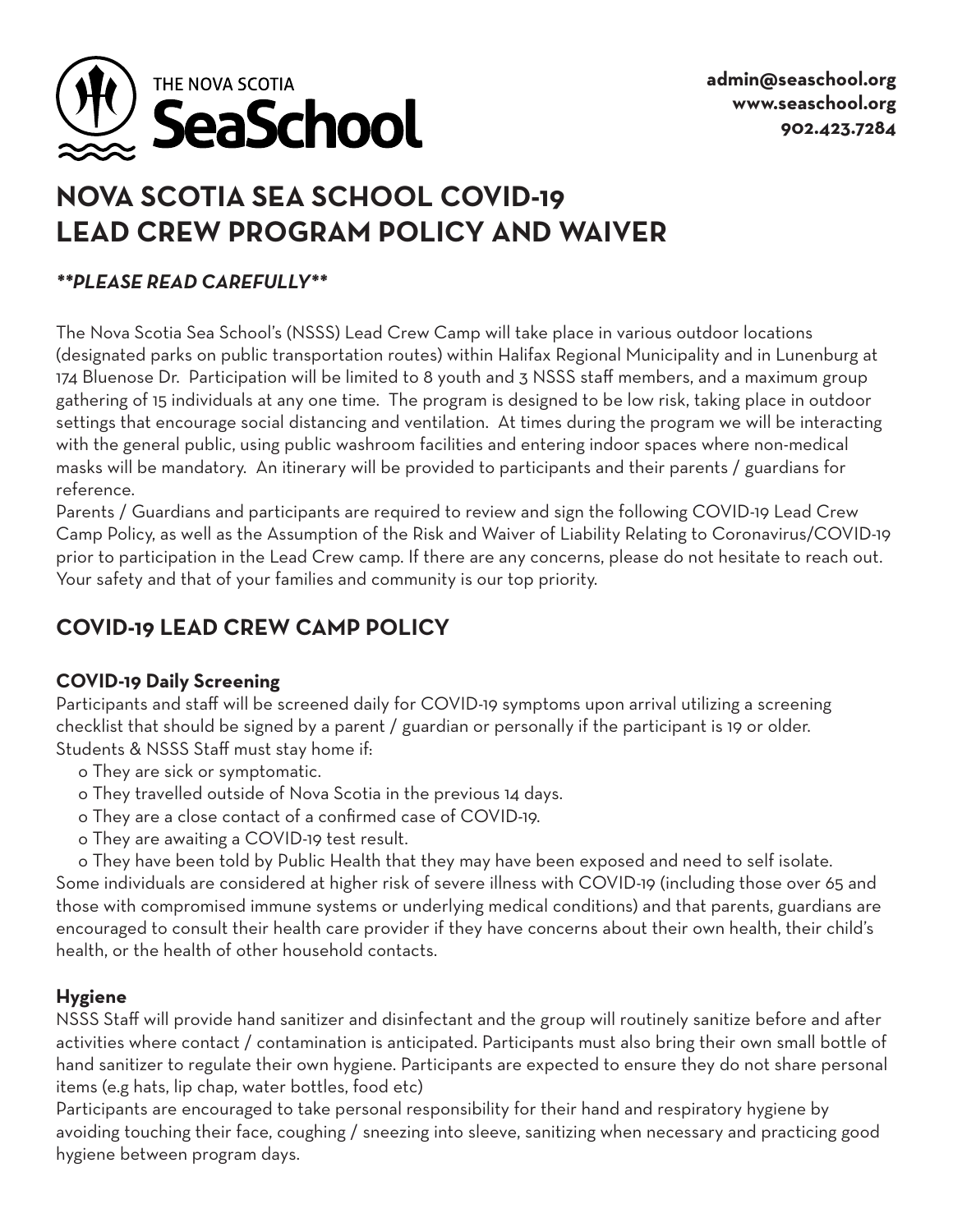## **Food**

Participants are asked to bring their own lunches to minimize cross contamination. NSSS will provide pre packaged / prepared snacks and water and extras as needed. Participants should have a waste disposal plan for food leftovers and wrappers to be contained and brought home after each program day. (ie. a sealable lunch bag / ziploc bag)

#### **Washroom Use**

Each program location has identified public washroom areas and / or we will practice no trace wilderness bathroom techniques. Each participant should bring their own toilet paper roll and hand sanitizer for backcountry activities and have a waste disposal sealed container / ziploc for personal bathroom items such as tampons/ pads. Participants will have access to group sanitization materials for use in public washrooms.

#### **Transportation**

There are program activities that may involve the use of public transportation by ferry on Day 3 and private transportation on a boat for our trip to McNabs Island on Day 5. Participants may also be accessing programs by way of metro bus transit and or carpooling. In all cases, participants are encouraged to wear non-medical masks during transport, practice good hygiene, and maintain social distancing where possible.

#### **Social Distancing**

The Lead crew camp is designed to encourage social distancing between participants in spacious outdoor locations. At times, participants may be working together in small groups or pairs where social distancing is not always possible. In these circumstances, participants and NSSS Staff will wear non-medical masks during interactions.

Participants and NSSS staff are encouraged to take personal responsibility for maintaining social distance during the program.

#### **Non- Medical Masks**

Participants must carry a clean, non-medical mask on their person during the program. The mask should meet guidelines as suggested by NS public health. The mask should be stored in a ziploc bag and it is encouraged that masks are replaced (have a spare) / cleaned frequently if used heavily during program days.

## **Visitors / Volunteers**

Visitors and Volunteers will be limited and all visitors are monitored for symptoms identified on the 811 website, and confirm that they have no symptoms, and have not been required to self isolate, before entering the day camp setting.

## **COVID- 19 Symptoms and COVID 19 Positive Response Plan**

Participants or staff who show signs of COVID 19 symptoms during programs will be immediately isolated from the group and NSSS Staff will make arrangements to be sent home until symptoms pass. All participants and staff are encouraged to contact 811 to report their symptoms, follow NS Public Health guidelines and update NSSS administration on an ongoing basis.

If there is a reported positive COVID 19 participant or staff and or their relations DURING the program, the NSSS administration will determine next steps, including program cancellation or program postponement and prompt follow up communication with all participants, staff and volunteers. Decisions will be made in consultation with NS Public Health.